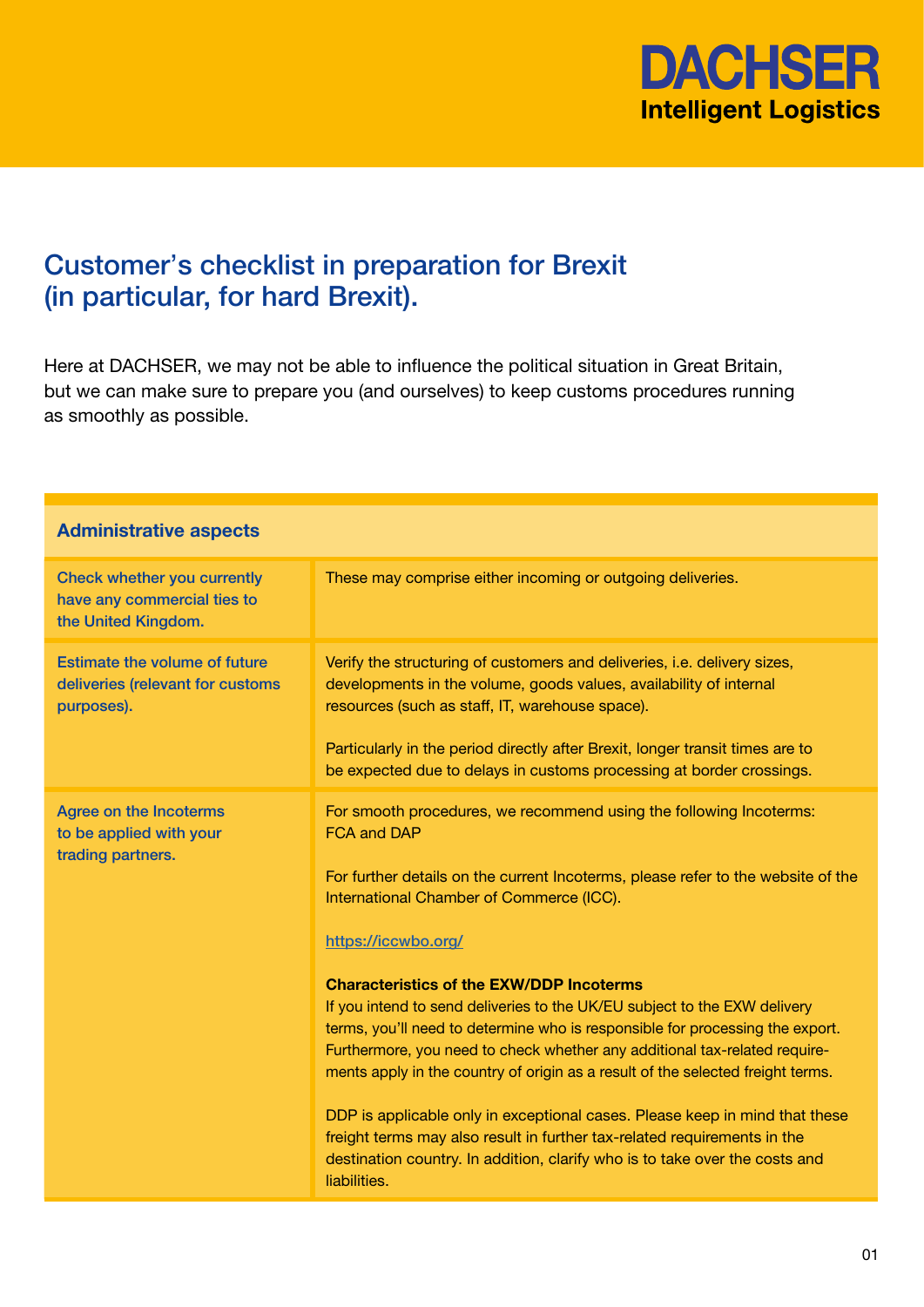

| Speak to your suppliers<br>and customers.                           | Since in future, every delivery from/to the UK must be processed for customs<br>during both export and import, it's important to know who is responsible for<br>doing it.                                                                                                                                                                                                                                                                                                                          |
|---------------------------------------------------------------------|----------------------------------------------------------------------------------------------------------------------------------------------------------------------------------------------------------------------------------------------------------------------------------------------------------------------------------------------------------------------------------------------------------------------------------------------------------------------------------------------------|
|                                                                     | The customs declarations can be submitted either by the trade partners<br>(exporter and/or importer) or one of their agents (representatives).                                                                                                                                                                                                                                                                                                                                                     |
|                                                                     | If you are the initiator of the shipment and it is not clear who is to submit<br>the customs declaration for your trade partner, then we kindly ask that<br>you provide us with a letter of recommendation. With this letter in hand,<br>we can get in contact with your supplier/customer. This is the only way<br>we can ensure that we have the information we require for proper customs<br>processing in advance of the delivery.                                                             |
| <b>Create commercial documents</b><br>as prescribed by customs law. | The commercial invoices must contain not only the general invoice data,<br>but also additional customs information (such as any EORI numbers of the<br>trading partners, the contact information of the recipient and the sender,<br>Incoterms, quantity and type of packages, a detailed description of the<br>goods, TARIC code, the value of the goods, net and gross weight for each<br>TARIC code and country of origin, and the currency.<br>Please ensure that this information is correct. |
|                                                                     | The data must match the actual goods in the shipment.                                                                                                                                                                                                                                                                                                                                                                                                                                              |
| <b>Further accompanying</b><br>documents                            | Further important documents include the following: the export accompanying<br>document and the letter of consignment. Optionally: preference documents<br>(if any most favored nation agreement exists between the states in question)<br>and goods-specific documents required for the product to be delivered.                                                                                                                                                                                   |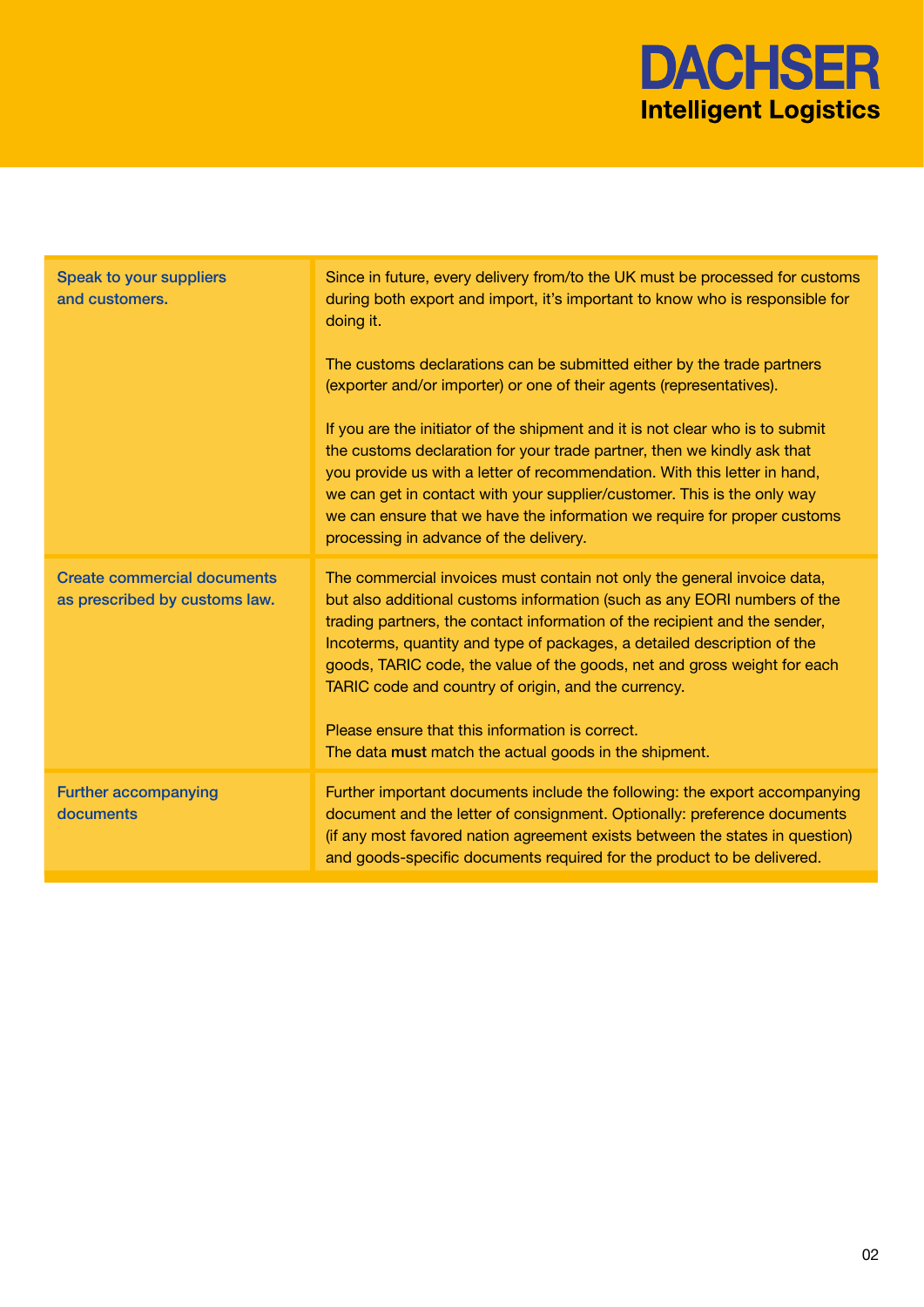

## General aspects of customs regulations

| Apply for an EORI number.                                               | What is an EORI number? Economic Operators' Registration<br>and Identification number.                                                                                                                                                                                                                                                                                                                                                                                                                                                                                                                                                                                                                |
|-------------------------------------------------------------------------|-------------------------------------------------------------------------------------------------------------------------------------------------------------------------------------------------------------------------------------------------------------------------------------------------------------------------------------------------------------------------------------------------------------------------------------------------------------------------------------------------------------------------------------------------------------------------------------------------------------------------------------------------------------------------------------------------------|
| Verify the product classification                                       | All products must be assigned to the correct tariff classification according<br>to the harmonized system and the TARIC. This TARIC code is required<br>for determining the applicable import/export regulations and duty rates.<br>You can find the current TARIC code here and on the websites of the<br>corresponding national customs administrations.                                                                                                                                                                                                                                                                                                                                             |
| Verify the licensing requirements<br>applicable for your export goods.  | If your products are subject to import/export licensing requirements, then as<br>things currently stand, these requirements will come into effect for deliveries<br>from/to the UK as soon as the UK leaves the EU. Therefore, you should verify<br>any existing licensing requirements and the effects they may have on your UK<br>trade relations.                                                                                                                                                                                                                                                                                                                                                  |
| Calculate your customs duties with<br>the "UK Trade Tariff" in advance. | You can calculate the possible customs duties as follows:<br>Imports from the EU to the UK: TARIC<br>Exports from the UK to the EU: Trade Tariff                                                                                                                                                                                                                                                                                                                                                                                                                                                                                                                                                      |
| Apply for simplified customs<br>declaration.                            | Authorisations/registration for customs processes when exporting goods<br>Do you already have an authorisation/registration for exports? If not, it may<br>be worthwhile to apply for the following:<br>Registration to NES to lodge export declarations<br>(Single administrative document SAD)<br>Simplifications of customs processes when importing goods<br>Do you already have an authorisation for import processes? If not, it may be<br>worthwhile to apply for the following:<br>• Transitional Special Procedure (TSP)<br>• Customs Freight Simplified Procedure (CFSP)<br>• Postponed Vat Accounting (PVA)<br>• Approval for deferred payment through a<br>Deferment Account Number (DAN) |
| Verify your customs duties with<br>regard to a customs warehouse.       | Third-country goods in your own warehouse:<br>Do you import goods from third countries, process them for free circulation in<br>the EU/UK and then deliver them to the UK/EU? If so, can you save customs<br>duties by turning your warehouse into a customs warehouse?                                                                                                                                                                                                                                                                                                                                                                                                                               |